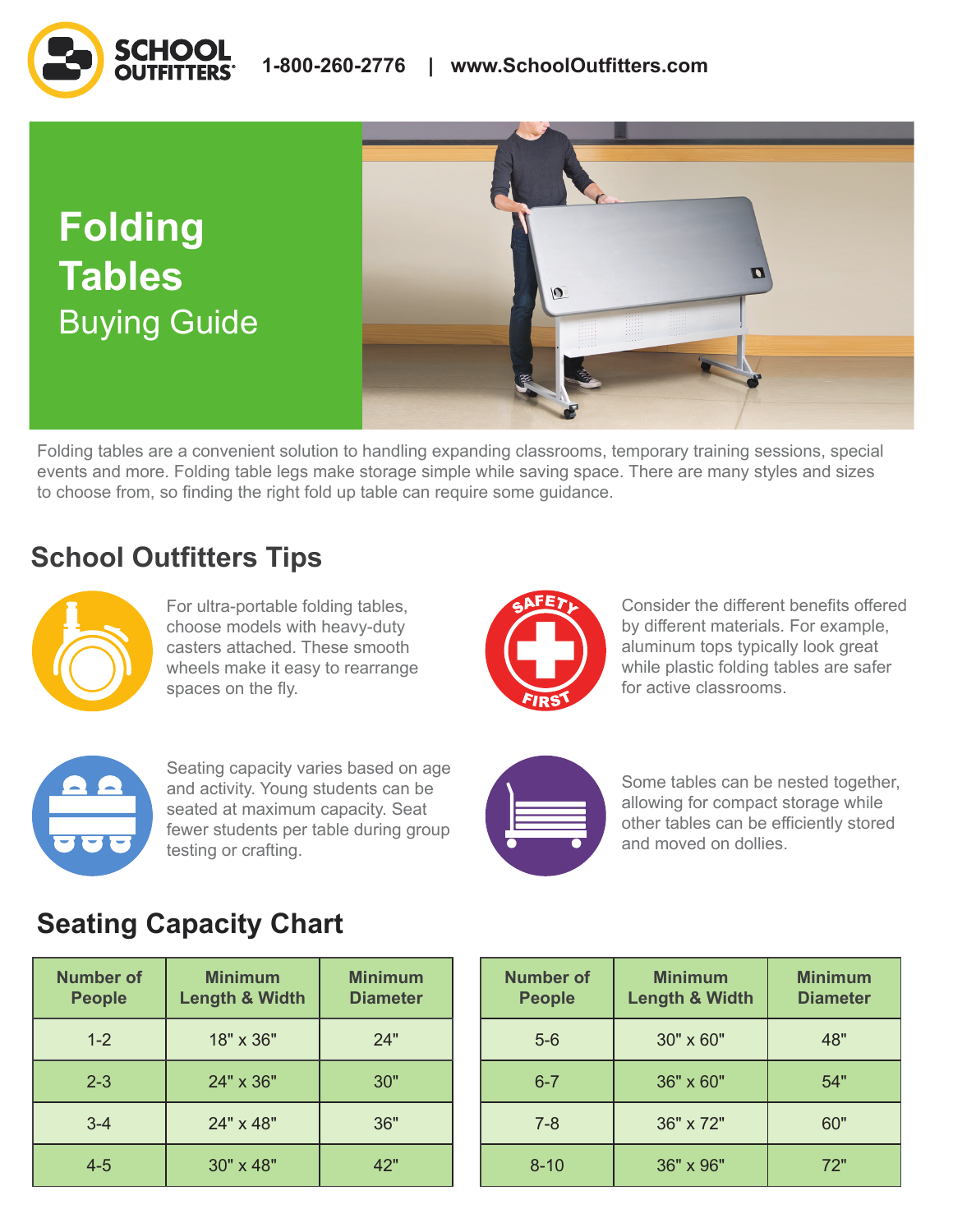# **Folding Table Types**



## **Plastic Folding Tables**

Blow-molded plastic folding tables are versatile options ideal for any space. Adding a plastic folding table and chairs to a classroom is easy with a wide selection of different styles and colors available. Rounded corners keep busy classrooms safe while the lightweight construction makes these tables especially useful in flexible learning environments. Blow-molded plastic folding tables are extremely durable and designed specifically to resist stains from crayons, glue and other classroom supplies. Some styles are even **[waterproof](https://www.schooloutfitters.com/catalog/product_family_info/pfam_id/PFAM1720?sc_cid=BuyingGuide_FoldingTables_ProductLinks_Waterproof)**, forgiving spills while also allowing for outdoor lessons or activities.

**[Shop Plastic Folding Tables](https://www.schooloutfitters.com/catalog/default/cPath/CAT10_CAT70?page=1&view=grid&filter=v_SurfaceMaterial_uFilter:%22Plastic%22&sc_cid=BuyingGuide_FoldingTables_ProductLinks_ShopPlasticFoldingTables)** 

### **Flip Top Tables**



Combining compact design with effortless mobility, flip top tables are a convenient addition to computer labs, training rooms and flexible classrooms. The tops of these tables can be folded down and nested together for easy storage. The button-operated flip down tops and smooth rolling wheels allow for quick changes to rooms and labs. Sturdy metal frames support the weight of multiple students using laptops, books and paper at the same time. Wire management is never an issue with grommets on every flip top table. Some styles also include useful accessories such as **[USB chargers and power strips](https://www.schooloutfitters.com/catalog/product_info/pfam_id/PFAM69640/products_id/PRO80986?sc_cid=BuyingGuide_FoldingTables_ProductLinks_USBChargersandPowerStrips)**.

**[Shop Flip Top Tables](https://www.schooloutfitters.com/catalog/search_results.php?keywords=flip%20top%20tables?sc_cid=BuyingGuide_FoldingTables_ProductLinks_ShopFlipTopTables)** 



## **Aluminum Folding Tables**

Aluminum folding tables are extremely strong yet lightweight options. The stylish metal is perfect for offices, waiting rooms and other public areas. This material is durable enough to resist scratches, stains and cracking. Some models can even be used as an **[outdoor](https://www.schooloutfitters.com/catalog/product_family_info/pfam_id/PFAM6607?sc_cid=BuyingGuide_FoldingTables_ProductLinks_OutdoorFoldingTable)  [folding table](https://www.schooloutfitters.com/catalog/product_family_info/pfam_id/PFAM6607?sc_cid=BuyingGuide_FoldingTables_ProductLinks_OutdoorFoldingTable)**. Aluminum fold up tables add a contemporary touch to any modern space.

**[Shop Aluminum Folding Tables](https://www.schooloutfitters.com/catalog/default/cPath/CAT10_CAT70?page=1&view=grid&filter=v_SurfaceMaterial_uFilter:%22Aluminum%22&sc_cid=BuyingGuide_FoldingTables_ProductLinks_ShopAluminumFoldingTables)** 

### **Melamine Folding Tables**

Fold up tables with melamine tops offer reliable durability combined with stylish design. Many options look like a **[wood folding table](https://www.schooloutfitters.com/catalog/product_family_info/pfam_id/PFAM9454?sc_cid=BuyingGuide_FoldingTables_ProductLinks_WoodFoldingTable?sc_cid=BuyingGuide_FoldingTables_ProductLinks_WoodFoldingTable)** but are much more affordable and sustainable than solid wood. The wood veneer and protective coating is resistant to both scratches and stains. Supported by a sturdy steel base, the melamine tops can withstand lots of activity and movement, making them ideal folding banquet tables.

**[Shop Melamine Folding Tables](https://www.schooloutfitters.com/catalog/default/cPath/CAT10_CAT70?page=1&view=grid&filter=v_SurfaceMaterial_uFilter:%22Melamine%22&sc_cid=BuyingGuide_FoldingTables_ProductLinks_ShopMelamineFoldingTables)** 

### **Laminate Folding Tables**



Laminate folding training tables are sleek and strong options designed for regular use and frequent movement. With scratch resistant tops and legs, these portable folding tables can withstand a variety of environments from classrooms and cafeterias to offices and more. The high-pressure laminate coating protects the table from damage and moisture, preventing the growth of harmful mold or bacteria. Each table offers plenty of stylish colors to choose from, so you can be sure to find a folding table to match your décor.

**[Shop Laminate Folding Tables](https://www.schooloutfitters.com/catalog/default/cPath/CAT10_CAT70?page=1&view=grid&filter=v_SurfaceMaterial_uFilter:%22Laminate%22&sc_cid=BuyingGuide_FoldingTables_ProductLinks_ShopLaminateFoldingTables)**